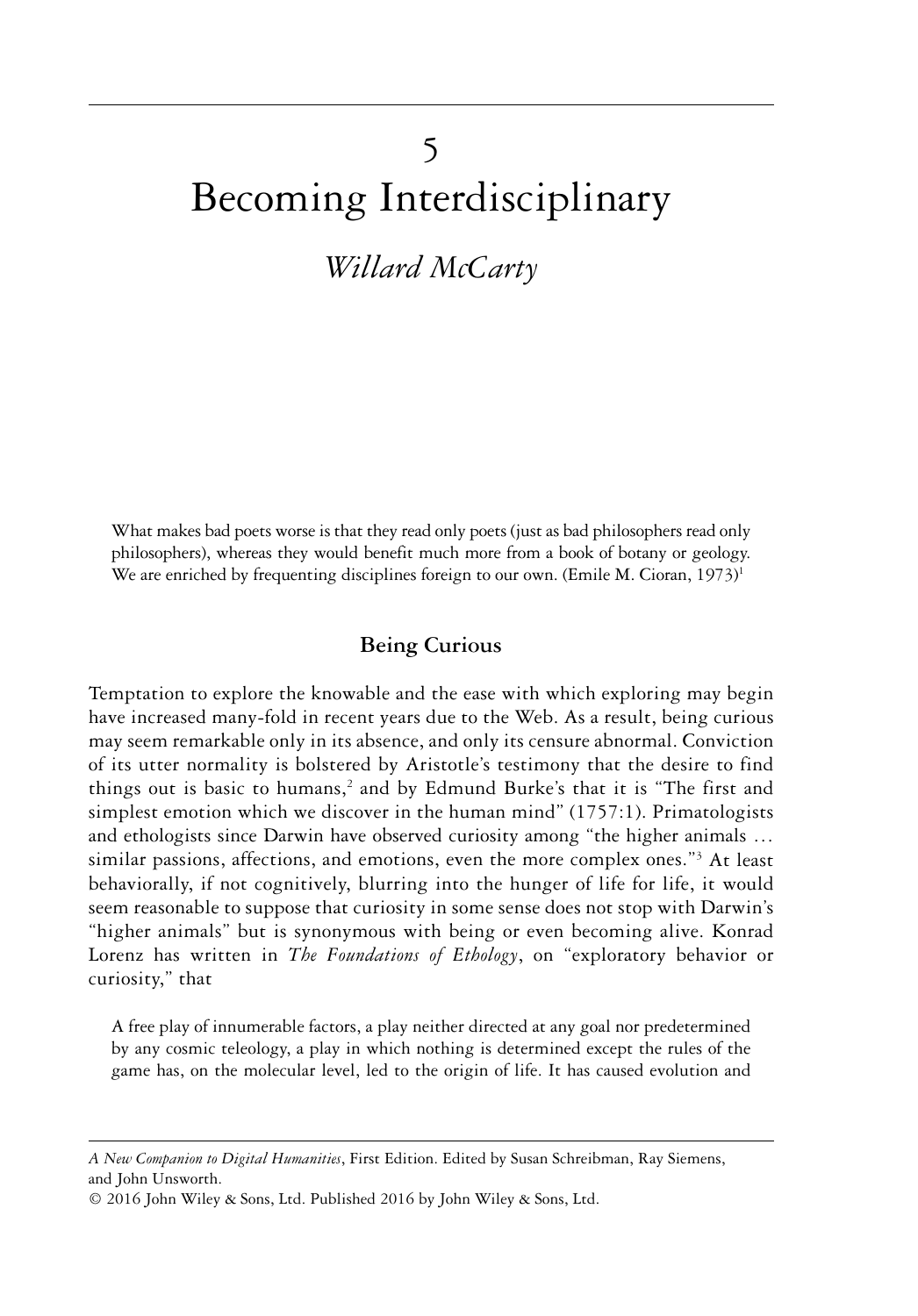moved phylogenetic development in the direction from lower to higher organisms. … It would seem that this free play is the prerequisite for all truly creative processes, for those of human culture just as for those of evolution. (1981/1978:334)

But what individuals and societies actually do with this inherent, biologically rooted if not cosmic tendency to free play is another matter. G.E.R. Lloyd has, for example, detailed the struggle in ancient Greece and China between the freedom to look anywhere, ask anything, and the beholdenness which ensures continuity across time. At the end of *The Ambitions of Curiosity* he concludes that against the constraints they faced these "were often just that, just ambitions. But what ambitions: for in one context after another, they held out the hope of understanding what had never been understood before" (2002:147).

I begin with conflict of the fundamental urge to *know* (in the full sense Heinlein rescued in *grok*) 4 against an equally fundamental resistance so that both remain firmly in sight as I take up curiosity's interdisciplinary manifestations. Given our time and place, this urge to know may only appear in the ghostly form of a mundane duty or means of advancement, and resistance to it be mistaken as an irrelevant historical artifact. The strong inducements from funding agencies and universities to lay claim to interdisciplinary research may wrongly suggest that professionalized curiosity is merely part of an academic job description, that it is only a matter of acquiring "domain knowledge." Hence we may also conclude that the old moral injunctions, weighted with the authority of Augustine and Aquinas among others, $5$ against a "blameable … disposition to inquire too minutely into anything" and "inquisitiveness in reference to trifles or matters which do not concern one" – senses the *Oxford English Dictionary* marks obsolete – have no modern form. But Lloyd's careful exploration of the ancient struggle and Lorraine Daston's well‐informed reminder that "Curiosity has never been allowed free rein" (2005:36) recommend that while keeping in mind the "free play … neither directed at any goal nor predetermined by any … teleology" we ask not whether but how resistance manifests itself to us and how to equip ourselves for the struggle of the freedom to inquire against beholdenness to disciplines.

In this chapter I will first briefly consider the historical push to interdisciplinary research and the growth of interest in curiosity in order to justify explicit attention to exploration of disciplines other than one's own. I will then bring the difficulties into focus, and discuss the aims of interdisciplinary research and some practical strategies.

A warning: my approach fits somewhat uncomfortably into the burgeoning literature on the subject, which in the last decade or so has orbited the abstraction called "interdisciplinarity" and devoted considerable energy to its inter-, multi-, trans‐, and other relations.6 I take the view that in dicing and re‐dicing the *what*, this literature has not paid enough attention to the *how* (whatever good may have been done for the sociology of knowledge). In consequence it has been less than helpful to the adventurous but inexperienced scholar and to the discussion of changing research practices as a whole. Much of this literature begins with the abstraction and as a result gets stuck in taxonomic debate that from my perspective is a *Glasperlenspiel*.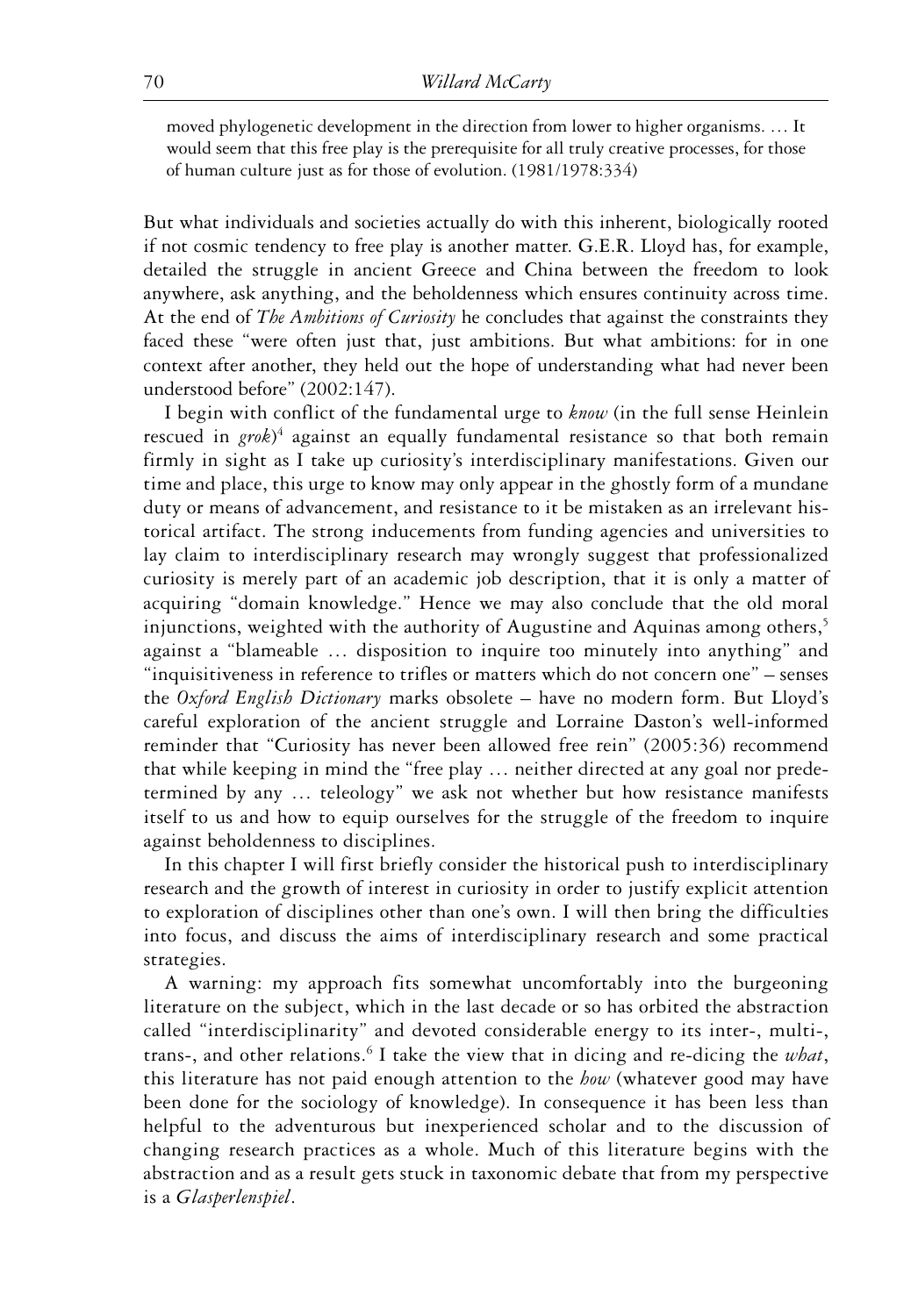#### **Recent History of Interest**

The term "interdisciplinary" (or "interdiscipline" used adjectivally) goes back to the young social sciences in the early twentieth century. Despite the enormous impetus to and development of interdisciplinary research in the sciences during World War 2, the word was still new enough in 1976 that the founding editor of *Interdisciplinary Science Reviews* felt the need to note that it "is a relatively new term, although its concept reaches back to the beginnings of modern science" (Michaelis, 1976; 2001:310). In 1979 the Association for Integrative Studies was founded.<sup>7</sup> In the following year Clifford Geertz observed for the social sciences that "the lines grouping scholars together into intellectual communities, or (what is the same thing) sorting them out into different ones, are these days running at some highly eccentric angles" (1980:169). Writing in 1988, in a valuable history of the word, Roberta Frank noted that it had "started out with a reasonably bounded set of senses [but] subjected to indecent abuse in the 50s and 60s … acquired a precocious middle‐aged spread" (1988:139). That spread has expanded just as interdisciplinary has become a thing to be taxonomized. In 1990 William H. Newell's edited collection *Interdisciplinarity: Essays from the Literature* demonstrated a thoughtful and widespread interest. Now "interdisciplinarity" has the attention of a 580‐page *Oxford Handbook* (Frodeman *et al*., 2010) and many other signs of a vigorous industry.8

Mainstream attention to curiosity has likewise grown dramatically in recent years. When at the beginning of the 1980s Michel Foucault spoke of his "dream of a new age of curiosity" (1996/1980:305), and Lorraine Daston and Katharine Park published their first study of marvels, prodigies, and curiosities, academic interest in the topic was rare, they noted.<sup>9</sup> By 1998, when their book *Wonders and the Order of Nature 1150–1750* was published, "Wonder and wonders [had] risen to prominence on a wave of suspicion and self-doubt concerning the standards and sensibilities that had long excluded them (and much else) from respectable intellectual endeavors"  $(1998:10).$ <sup>10</sup> Since then several other signs of interest have appeared, for example Brian Dillon's *Cabinet* (2000–), a magazine intended "to encourage a new culture of curiosity" (http://cabinetmagazine.org); Barbara M. Benedict's *Curiosity: A Cultural History of Early Modern Inquiry* (2001); Neil Kenny's *The Uses of Curiosity in Early Modern France and Germany* (2004) – "timely now that once again curiosity is being nudged into the cultural limelight," Daston commented in her review (2005); and Dillon's 2013–14 traveling exhibition *Curiosity: Art and the Pleasures of Knowing*, accompanied by a catalog with essays by him and Marina Warner.<sup>11</sup> "The world at large, in all its glory or stupidity, is wide open for investigation," senior curator Robert Malbert declared enthusiastically in his Foreword to the catalog (Dillon and Warner, 2013:9).

The moment, it seems, is upon us.

## **Curiosity's Machine and the Individual**

Unsurprisingly, curiosity's digital machine has been intimately involved. In a sense this chapter is an educated guess as to the outcome for the humanities.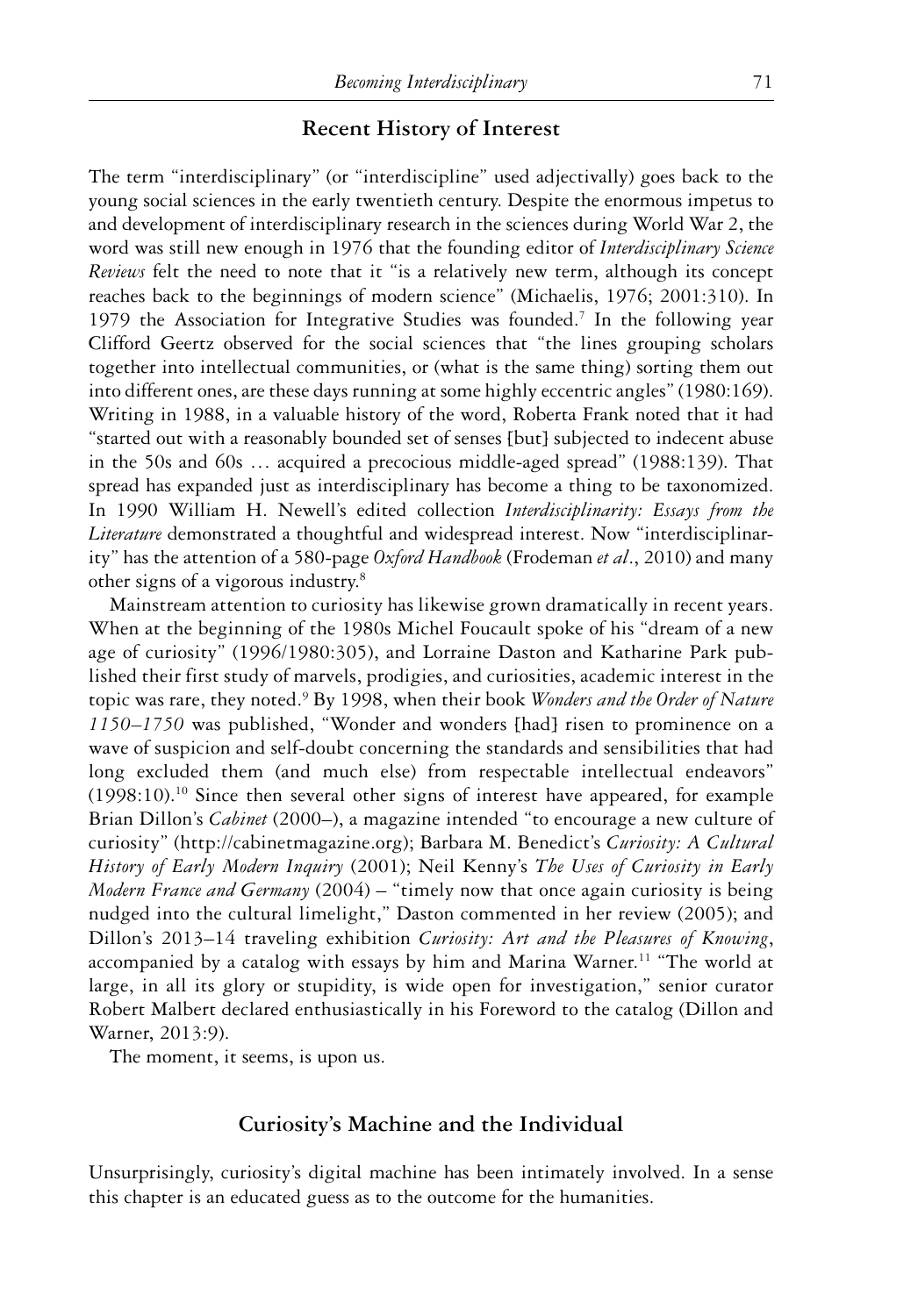But we do not have to guess entirely in the dark. Without yielding authority to the physical and biological sciences, we can get some insight from observing changes in them, where there can be little doubt that, as John von Neumann foresaw, computing is bringing about "nothing less than the second half of the scientific revolution" (Glimm 1990:185). According to many voices at the Blankensee Colloquium of  $2007$ ,<sup>12</sup> for example, the pressure to conceive scientific "theories and models ... as computable from the outset" has become increasingly difficult to resist. Consensus seems to be that in many areas of research, models and theories "will become decreasingly successful" if not "conceived from their conception as computable."13 What these sciences do and what they do not do in consequence, or even what becomes inconceivable within them as a result, and so what it means to be a science, would seem in question.

In the humanities, attempts at corresponding algorithmic power for analysis have had limited success at best. The effects of curiosity's machine have come principally through slowly growing digital collections of primary sources and secondary literature. In consequence the great majority of scholars have had less than 20 years to experiment with these effects.<sup>14</sup> During this time they have been lumbered by the weak and operationally misleading analogy implicit in the notion of a "digital library," which has tended to obscure the great differences of action. At one time not so long ago the name of the game for digital collections was "information retrieval," a phrase splicing epistemic data to old library structures and habits. Experts defined the ideal to be the impossible combination of perfect precision (the relevance of retrieved items) and recall (the percentage of relevant items found). But classical information retrieval in fact works quite poorly, especially for the humanities – the disconnect between the meaning we seek and its encoding in character‐strings is simply too great. More sophisticated mechanisms do much better by following what our and others' actions show we want rather than what we say we want in Boolean language. They do not so much filter out the irrelevant as more effectively locate possibilities likely to tempt us. The irony is that the failure of these mechanisms (especially the Boolean ones) to aid specialist inquiry offers a far greater though traumatic benefit to scholarship, bringing together, say, articles belonging to English literature with others in theoretical biology, medieval history, anthropology, and cognitive science. Who could not be curious? I wish I could say, no one.

This I call the default condition of research in the twenty-first century. It is what happens when you, I, our colleagues, and students use JSTOR, for example, though again we may choose to deny the temptations. Some recoil from what they see as infoglut. But from the perspective of research, which by nature cannot arrive at a final *result*, for which the brick-in-the-wall metaphor of knowledge is all wrong,<sup>15</sup> what we get isn't necessarily debilitating chaos but potentially a fructifying though traumatic cornucopia. And so my immediate question is how we are to deal with plenty in the form it now takes.

In other words, the problem that concerns me here is the imminent consequence of so much genuinely meaningful diversity. We are all aware of the threat to focused research posed by centrifugal proliferation of intriguing possibilities. We all know well the frustrations of being lured into time-wasting bouts of online prowling that yield cascades of material as impractical to explore as they are compelling – and unusable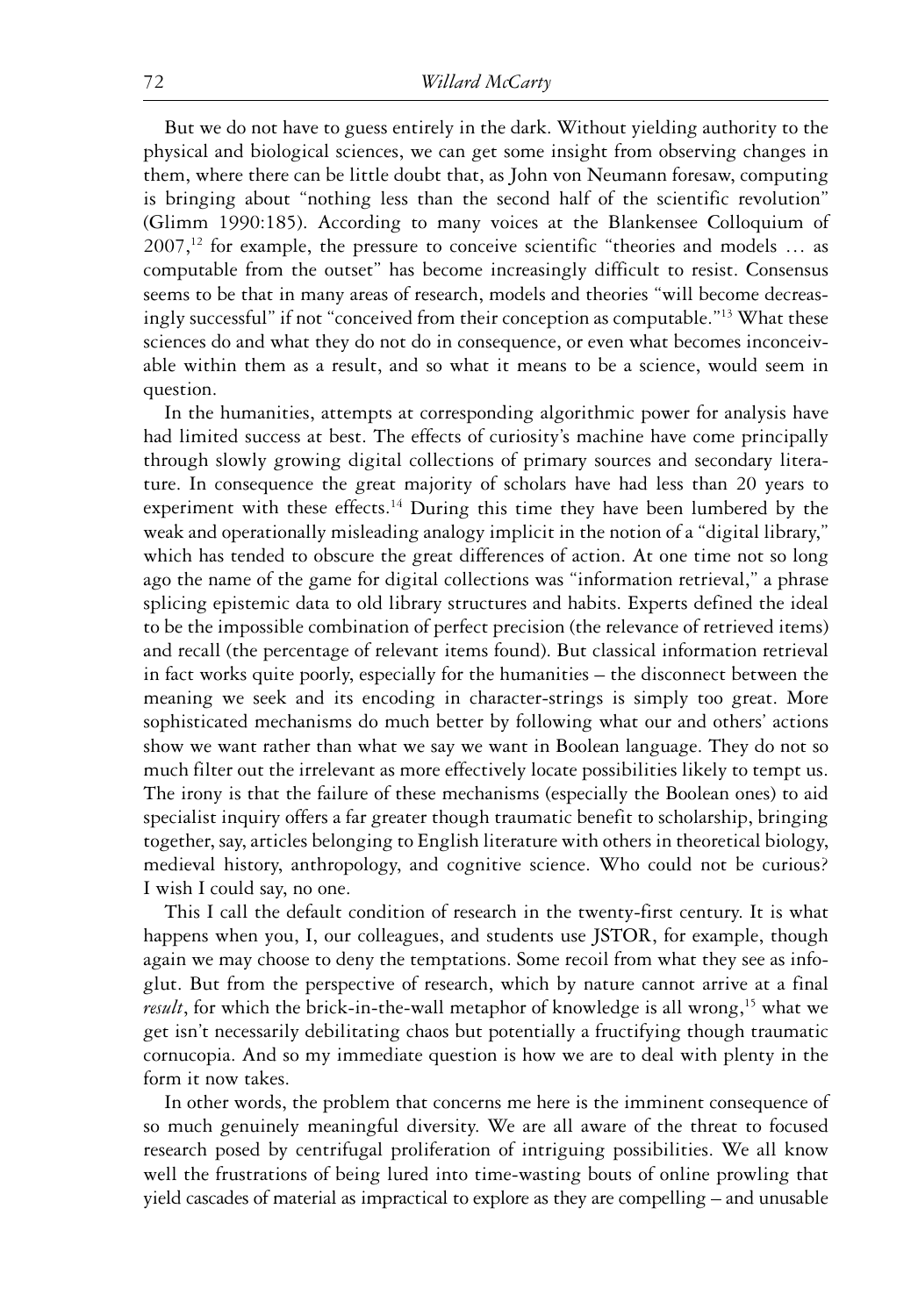unless explored. This, I know, is not strictly new. It is also the peril that has always lurked in any research library. But for obvious reasons it is so much easier to be waylaid, so much easier to succumb. One is so much more likely to encounter material that formerly would have been found on another floor or kept in another, perhaps distant building. So what do you do?

The initial problem is an old one. A well-known historical example of an attempt to deal with it is Vannevar Bush's rearguard response at the end of World War 2 to the "growing mountain of research" which, he said, the investigator "cannot find time to grasp, much less to remember" (Bush, 1945:101; see also Nyce and Kahn, 1991). In celebrating Bush's imagined Memex, however, we tend to overlook the fact that he designed it to aid specialization "increasingly necessary for progress," not to unbind the book, break down disciplinary fences, and all those other things his Memex is said to have inspired. We overlook his view in "As we may think" that "the effort to bridge between disciplines [is] correspondingly *superficial*" (1945:101; my emphasis). Bush's geometrical metaphor (*superficies*, having length or breadth without thickness), though undoubtedly intended as merely a common adjective, makes the point elaborated in another context by Richard Rorty (2004/2002): that the implicit model of knowledge at work here privileges singular truth at depth, reached by the increasingly narrower focus of disciplinary specialization, and correspondingly trivializes plenitude on the surface, and so the bridging of disciplines. Hence the epistemic question that the Web makes so difficult to avoid: is this plenitude *only*, *necessarily* trivial or trivializing? Must its interdisciplinary pursuit be conceived as mentally enervating? Is depth of knowledge necessarily and always good – or, as we say revealingly, *profound*?

The obvious answer, no, leaves us with a problem of practical epistemology: how then do we do research? Rorty argues from Gadamer that we are faced with an entirely different way of conceiving the pursuit for truth, not going deep to find the one answer but going wide to collect many witnesses, many views, then filtering, sorting, and reclassifying according to the question at hand (2004/2002).

# **The Aim and the Difficulties**

As curious inquirers empowered by curiosity's machine and encouraged to do interdisciplinary work, what is our goal?

I have entitled this chapter "Becoming interdisciplinary" with care, not only to focus attention on individual practice but also to answer the charge leveled against all such work by Stanley Fish in his formidable interdiction, "Being interdisciplinary is so very hard to do" (1989). The title is deliberately ironic: he argues that it is *impossible* to be interdisciplinary, warning his reader off in a relentless, closely reasoned argument.

His target is more serious than the many specious claims to interdisciplinary work and the handwaving that attends them. Fish's concern is with the goal of *achieving* a neutral, *perfectly* interdisciplinary standpoint, and so with the claim to a kind of absolute truth transcending all disciplines – a panoptic god's‐eye view from which they might all be observed doing their limited things (The claim to the panoptic view lurks, for example, in the casual rhetoric about "breaking down" the boundaries that disciplines construct and police, to make from a partitioned landscape a great open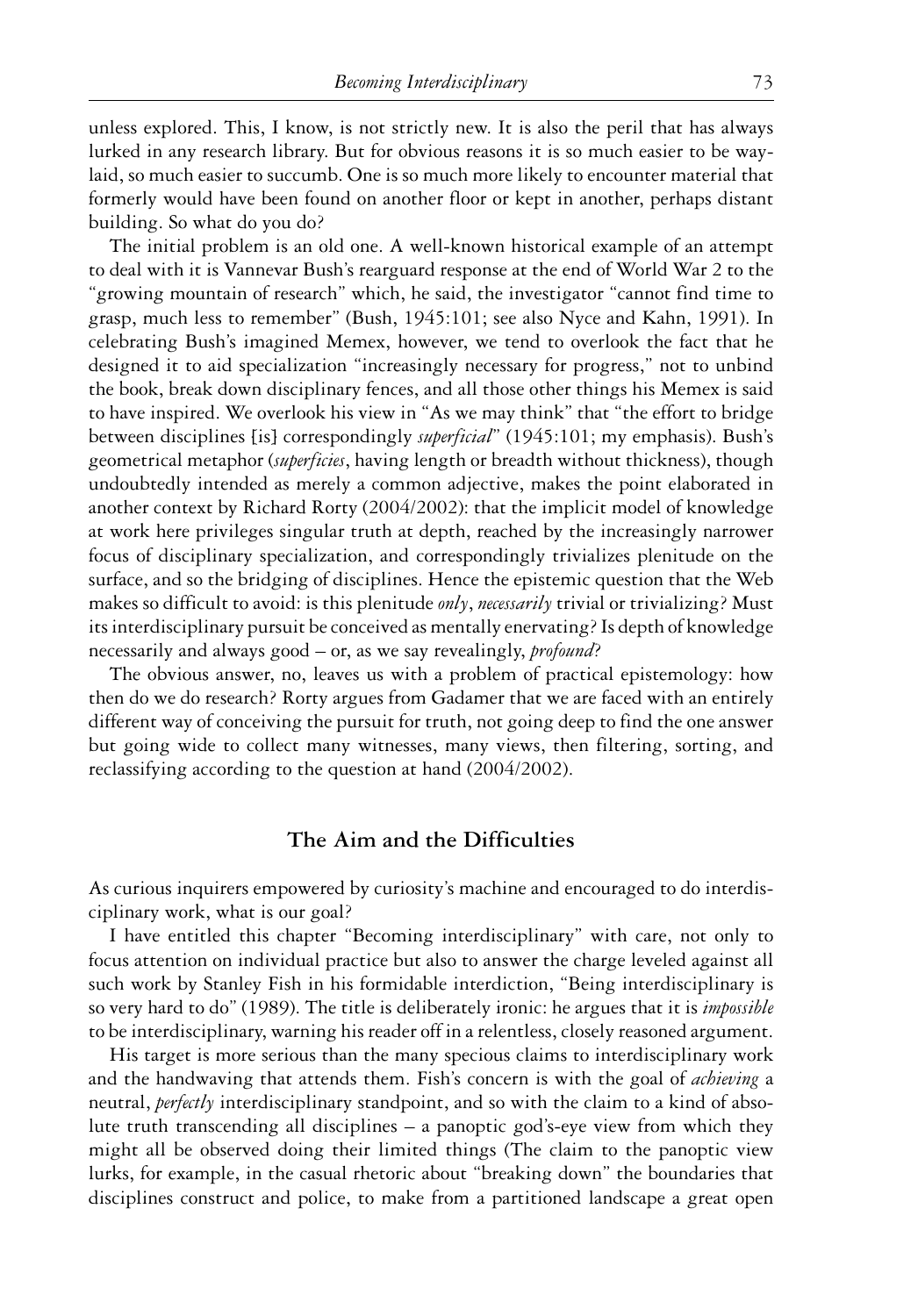field of knowledge. Indeed the very idea of the panopticon is illuminating: see Foucault, 1991/1975; Bentham, 1995; Lyon, 2006.) I think we must agree with Fish thus far, that such a goal is delusional – this side of godhead no such perfect neutrality is possible, and that belief in it is dangerous in its programmatic absolutism. I refer you to his article for the details. But what I would like you to note here in particular is his further, and I think quite wrongheaded, assertion that *attempting* a broader view is therefore not only doomed but also morally wrong.<sup>16</sup> Such a fundamentalist position would by analogy have us argue that one should abandon *any* attempt to be good because achieving perfect goodness is, as we all know, impossible. Just as we, knowing that being perfectly good is unachievable, do not run amok but try our best, should we not strive to extend ourselves beyond what we have been conditioned to know in the ways we have been conditioned to know it? Isn't that what education is for?

Those other than Fish who have considered the problem seriously  $- I$  name only Gillian Beer (1996:115–45; 2006), Greg Dening (1996:39–41), Thomas Kuhn (1977:5–6), Marilyn Strathern (2004), Peter Galison (2010), and Myra Strober (2010) – attest that making the attempt is severely challenging. We learn from them all, and from many others who have written on the topic, $17$  but my focus here is narrower. Strober's sociological concern is with colleagues in university departments and how they might most productively combine their research interests. Her interdisciplinarity is the collaborative kind. Strathern's anthropological and Galison's historical concerns are with interchanges of knowledge and knowledge‐objects between established groups across what Galison has called "the trading zone." Mine here, like Beer's, Dening's, and Kuhn's, is with the individual rather than with groups, with cognitive rather than professional strategies. On the basis of my own experience in making the attempt (but necessarily always falling short), I want to sketch out what is involved. Whether alone in the study or together with others in a research team, the individual faces the same challenge in attempting to take on a foreign disciplinary culture. So, I would argue, the broad relevance of the individual's dilemma to scholarship, whether alone or in teams.

In *Open Fields: Science in Cultural Encounter* (1996) Beer reflects a lifetime of experience. "Interdisciplinary work crosses over between fields," she writes: "it transgresses. It thus brings into question the methods and materials of differing intellectual practices and may uncover problems disguised by the scope of established disciplines" (1996:115). Elsewhere she enumerates the hazards:

how to distinguish what's central from what's peripheral in this other zone; how to tap into the hinterland of controversy that lies behind the works on the shelf; how to avoid becoming merely disciples because not in control of a sufficient range of knowledge. … The converse of this is true as well: the problems preoccupying those working in another discipline may sometimes (initially, arrogantly) seem quite simple – because we are not familiar with the build up of arguments across time that has reached this moment of dilemma.

And then, crucially, there is the matter of competence. … Others have spent years acquiring the skills that the interdisciplinarian needs. Is this a raiding party? Is there time to question and to learn? How much must be taken on trust? Are we accessing others' materials but still applying the mode of analysis learnt in our native discipline, or are we seeking new methods of analysis too? Either of these approaches may in fact yield fruit. And it is essential that we do not abandon the long learnt skills that go with our own disciplinary formation: they will be fundamental in any contribution we can make to new knowledge (Beer, 2006)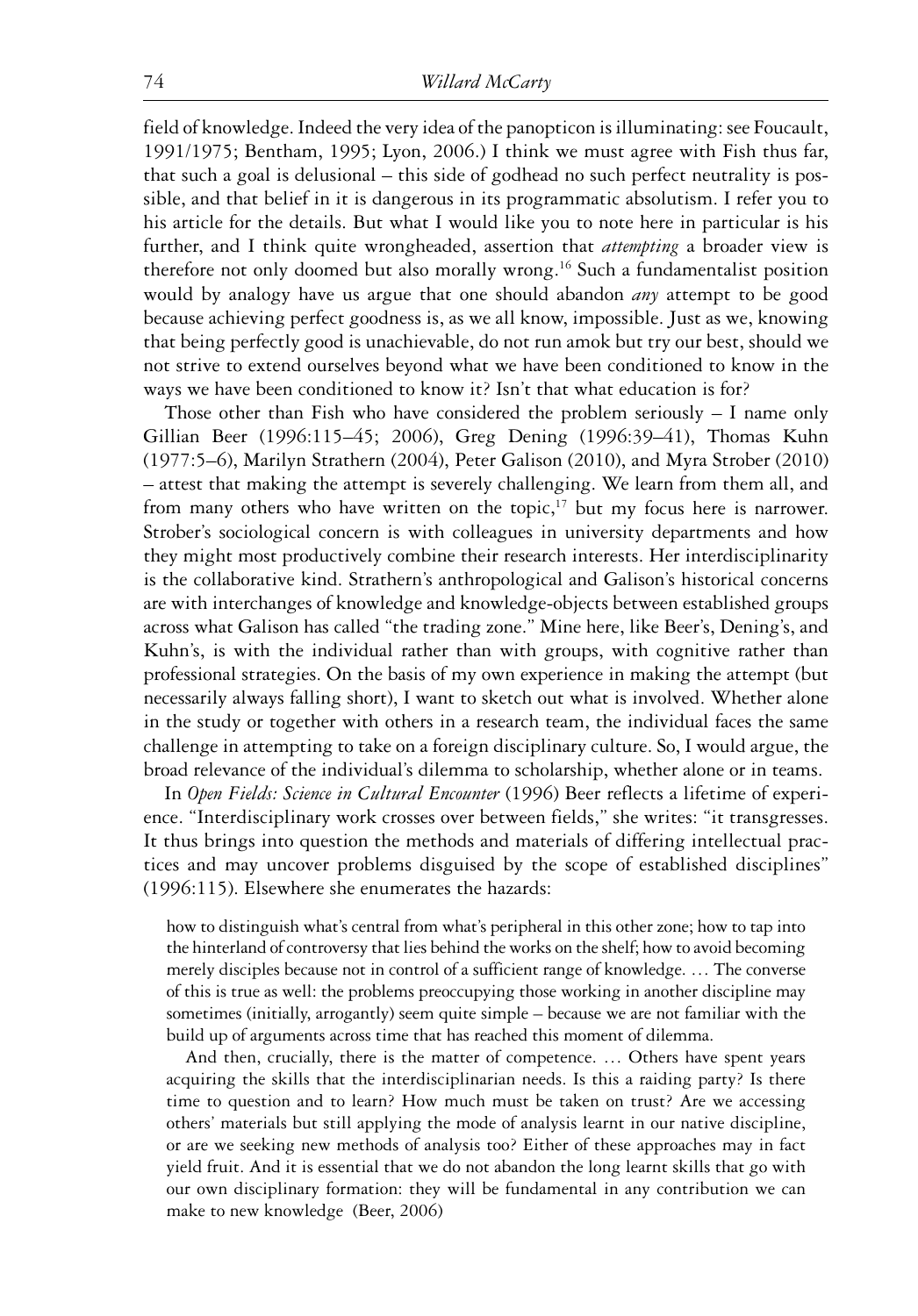And then there is the profound intellectual trauma that attends the understanding of what is involved. Kuhn (philosopher, historian, and physicist) wrote from his belief in disciplinary incomensurability of "a personal wrench, the abandonment of one discipline for another with which it is not quite compatible" (1977:5). Here Karin Knorr Cetina's term "epistemic culture" is suggestive (1991). It connotes the integrity of disciplines as social institutions, their internal coherence, the respect for them we find in those who have explored most successfully beyond the limits of their own – and the culture shock that movement among them entails.

For my purposes here I take disciplines, then, as autonomous epistemic cultures from which explorations begin and to which they usually return, bringing change with them. Each of them, including the one you start from, is characterized by a "normal discourse," as Rorty has called it. However permeable or open, each thus orbits "an agreed‐upon set of conventions about what counts as a relevant contribution, what counts as answering a question, what counts as having a good argument for that answer or a good criticism of it" (1979:320). These conventions are seldom if ever written down; agreement is mostly or entirely tacit, embodied in works of scholarship taken by consensus to be exemplary – for a time. Rorty notes that his idea of "normal discourse" is a generalization of Kuhn's "normal science," and that, as in Kuhnian science, disciplinary normality is from time to time upset and refigured by revolutionary changes in a field. For the interdisciplinarian these are events to learn from.

Disciplinary normality is policed – sometimes not too strong a term for the passionate attacks on new ideas.<sup>18</sup> More serious is the silent way in which, as Dening notes, disciplines function as "ways of making a blinkered view of the world seem mythically true" (1996:40), hence other views wrong, insignificant, or even undetectable. For this reason, in proportion to differences in its conventions, research in a discipline to which one is alien is difficult to see as good research, or even to see as research at all (Imagine from an old‐fashioned philologist's likely perspective what publications in computer science or in cultural studies would look like, and vice versa.) The outsider presenting to insiders is apt to be greeted by incomprehension, misapprehension, indifference, hostility – or, what is worst of all, he or she may not be heard as saying much of anything, as if a tiny insect had flown into the room and was making a barely audible, slightly annoying buzz.

In its etymology, "barbarian" encodes the sociointellectual problem that becoming interdisciplinary aims to overcome.

## **The Meta‐Discipline of Interdisciplinary Explorations**

I have argued that the interdisciplinarian cannot get away from his or her discipline of origin, at least not completely, and I have implied that the more disciplines he or she investigates the more diversely enculturated he or she will become. And I have hinted in my reference to epistemic cultures that interdisciplinary exploration itself cannot be innocent of disciplinary guidance, that there must be a meta-discipline at play, i.e., social anthropology.<sup>19</sup> Let me now bring that meta-discipline into the open.<sup>20</sup>

If disciplines are epistemic cultures in the anthropological sense, then we have not just silos or islands of knowledge but islands populated by communities of knowers,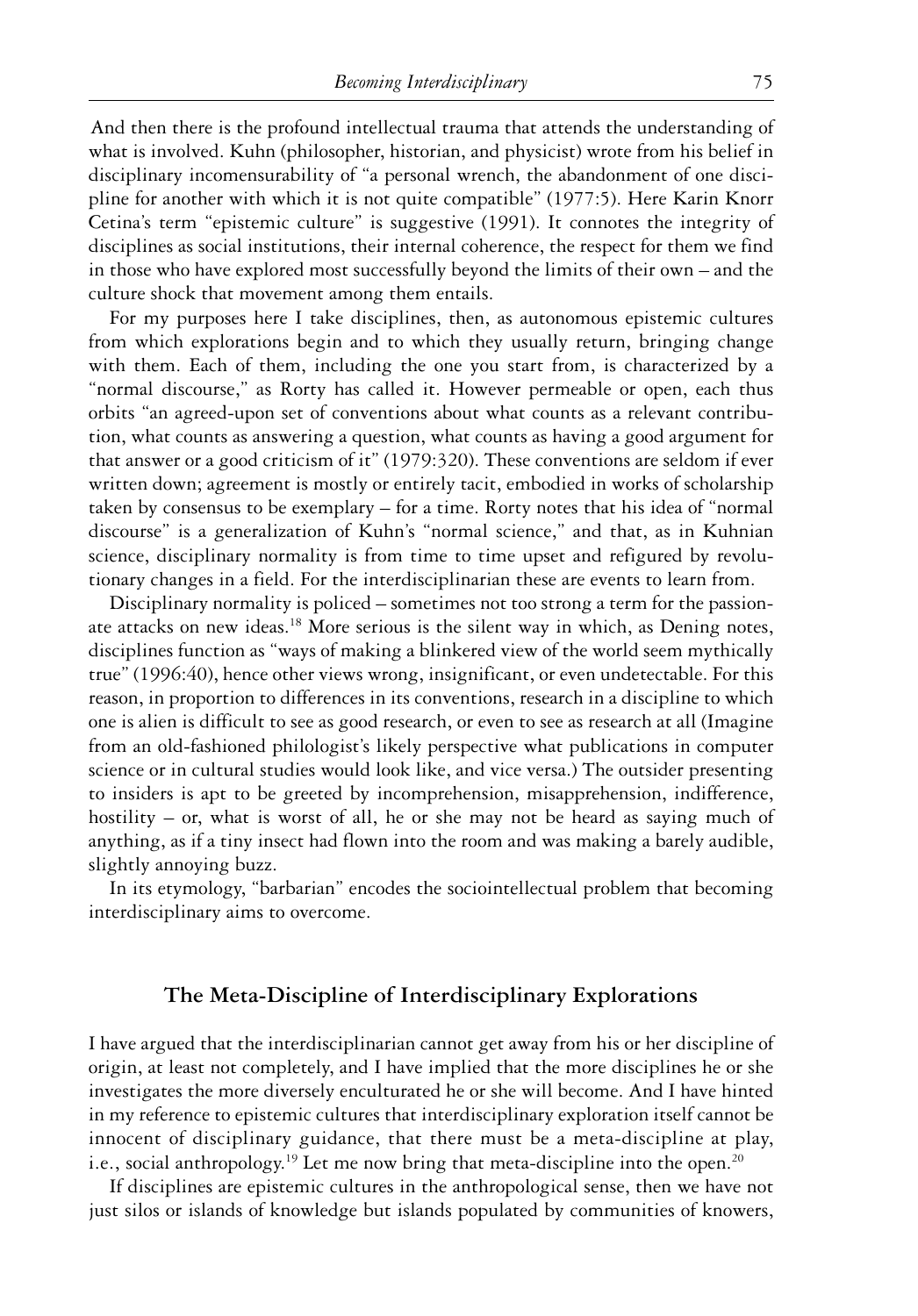their languages, habits, histories, and artifacts. I referred earlier to Galison's trading zone, which applies chiefly to contact between disciplines motivated, as traders are, by their own agendas. Thus, in the transfer of objects from one to the other, Galison describes "a partial peeling away, an (incomplete) *dis*encumbrance of meaning" (1997:436). The interdisciplinarian may only be wanting a like depth of contact, but here I am assuming the objective to be more than that – to be acquisition of what Clifford Geertz calls, with care, "the native's point of view" (1983). In one place he describes the "characteristic intellectual movement … [as] a continuous dialectical tacking between the most local of local detail and the most global of global structure in such a way as to bring them into simultaneous view" (1983:69); in another as "a Jamesian hum of buzz and implication … [a] double image, clarity from a distance, jumble up close" that "critiqued, developed, filled out, moralized upon, and brought to bear on more exact experiences … turned into my most general conception of what it was that was driving things" (1995:13). For the ethnographic historian Greg Dening, whose Oceanic natives and European strangers vanished long ago, all such explorations are performances "on the beaches of the mind" (2002). *The Death of William Gooch: A History*'*s Anthropology* (Dening, 1995) is a magnificent, inspiring example.

By singling out two of the scholars to whom I am most indebted I may seem to be in imminent danger of falling into one of the traps Beer warns us against: becoming a mere disciple "because not in control of a sufficient range of knowledge" – which is, I must admit, a fair warning. But I offer Geertz and Dening not as icons for your mantelpiece but to illustrate the beginnings of a way of finding structure and methodological guidance. The fluid combination of distance and intimacy in interdisciplinary exploration is otherwise very difficult to navigate. One could do *much* worse than those two, though many others have thought extensively about ethnographic practice and may provide better help in different circumstances. But whether there is a more effective meta‐discipline I very much doubt.

The range of possibilities in interdisciplinary research is from theft to assimilation. At the former extreme is Beer's "raiding party," which we can see frequently occurring in the poaching of equations, methods, and other expressions of process from one discipline for use in another.<sup>21</sup> Such is also characteristic of creative artists, who take and adapt with equally little regard for the source. It can be seen in the long‐term behavior of disciplines or whole groups of them, for example, the "refiguration of social thought" brought about by a shift of influence from the natural sciences to the humanities (Geertz, 1980). The effects can be disastrous (cf. Franck, 2002). Now, with consensus on the importance of material culture and its "thing knowledge" (Baird, 2004; Daston, 2004; see also Galison, 1997; Gorman, 2010), we cannot doubt that poaching has its not always foreseeable consequences.

At the other extreme is the one-way migration, to establish a new discipline (e.g., molecular biology, digital humanities) or to resettle in an old one as an ex‐pat.

Between these two is what seems to me the ideal – a combination, not compromise, of centrifugal freedom and centripetal beholdenness. This is expressed, for example, by Northrop Frye in *On Education*: "every field of knowledge," he writes, "is the centre of all knowledge … [I]t doesn't matter so much what you learn when you learn it in a structure that can expand into other structures" (1988:10). Such would seem what Ian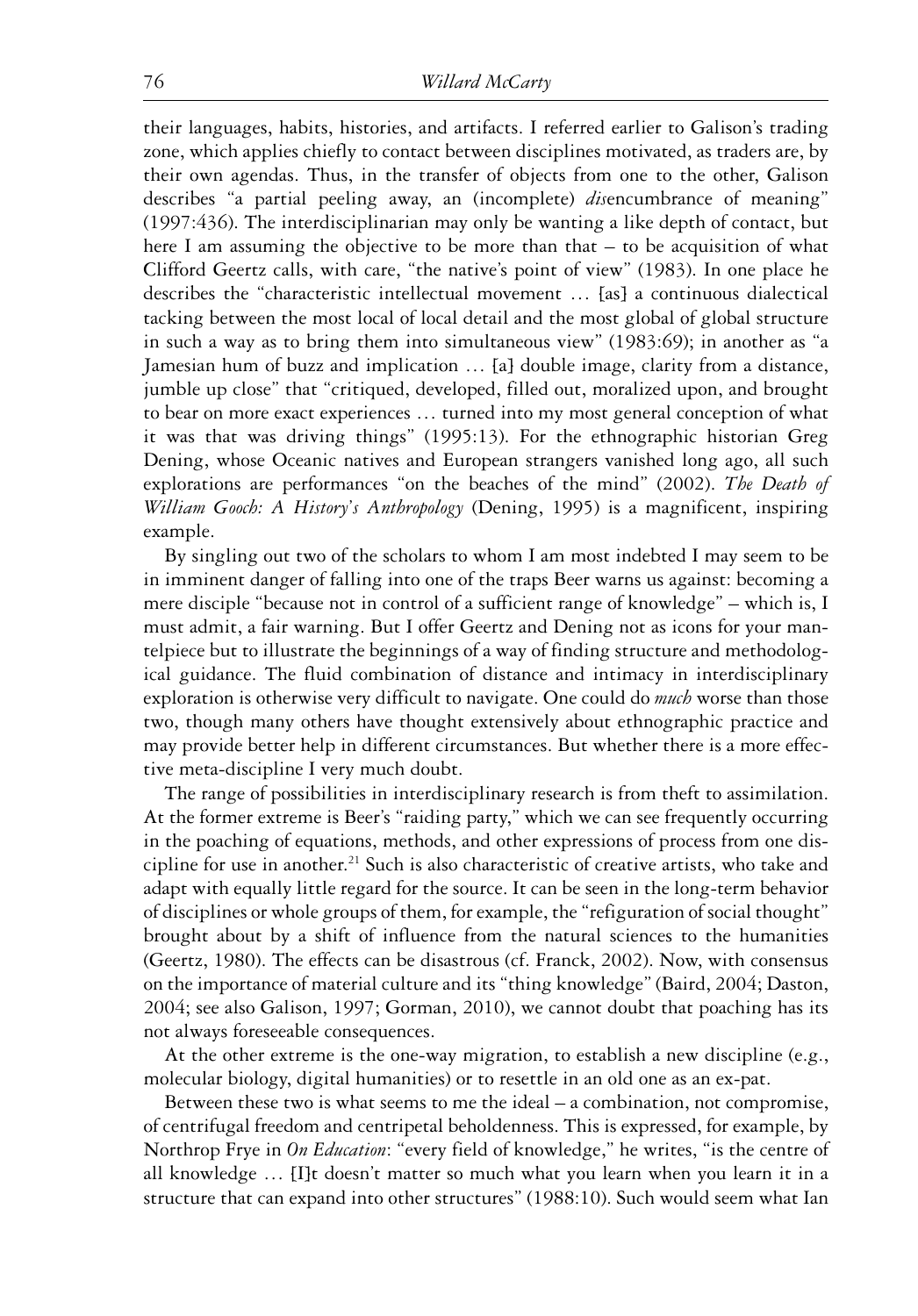Hacking describes in his role as "complacent disciplinarian" (2004): "not interdisciplinary in the sense of trying to break down disciplinary boundaries, but rather a philosopher who tries to be disciplined enough to pick up what is going on in other disciplines" (Hacking, undated). Sociologist Jerry A. Jacobs' critical study, *In Defense of Disciplines: Interdisciplinarity and Specialization in the Research University* (2014), argues that quite contrary to the talk of "silo mentality" knowledge passes quite readily from one discipline to another.22

## **The How**

Interdisciplinary research is like the ordinary curiosity‐motivated kind in that it is exploratory and unpredictable within the domain to be explored. But (to paraphrase Beer) because the interdisciplinarian brings into question the methods and materials of a differing intellectual practice, possibly uncovering problems disguised by the scope of the discipline under investigation, the security of that discipline's embrace is unavailable. Again the interplay of freedom and beholdenness: while the constraints of the foreign discipline must be recognized and respected, the interdisciplinarian struggles to be as much free of them as of those belonging to his or her discipline of origin. In a sense Alan Rauch is right, that the help we need is to "find our way in a world that is always already interdisciplinary" (Austin *et al*., 1996:274) – so long as we understand this to mean both that no one gets it quite right and that no completely right take on it is to be had.

Basic skills that are required begin with the old one of following trails in books and articles through their footnotes and bibliographies, watching for repetition of references to the same source that signals its regard within its discipline's normal discourse. Reviews are an obvious way to measure the reactions of a discipline to new work. Edited collections (despite the ill‐deserved contempt in which they are held by "research excellence" exercises) can be invaluable, especially if they set out, as they often do, to give a synopsis of research in the discipline. So also special issues and dedicated sections of journals devoted to themes important to particular disciplines. Deliberately crafted presentations to outsiders can likewise be valuable, for example contributions to the Oxford University Press' *Very Short Introductions* series; overviews commissioned by professional societies for their websites; and explicit gestures from individuals, such as Peter Berger's well‐known *Invitation to Sociology: A Humanistic Perspective* (1963) and his later reversal in "Sociology: a disinvitation?" (1992). Public lecture series frequently give senior scholars the opportunity to take just such an overview as the interdisciplinarian would wish for: for example, the BBC Reith Lectures and the American Council of Learned Societies Howard Homer Haskins Prize Lectures.<sup>23</sup> Colleagues and friends can sometimes be helpful, but often a native informant will be influenced too much by a particular school of thought within a discipline to be useful.

Native informants are also likely to be so caught up with the current state of the discipline that they not only lack the overview you need but also miss what I like to call the trajectory of the discipline, its long‐term direction or sense of purpose, which they may lack the perspective to see. Looking back to origins may help. In *The Muse*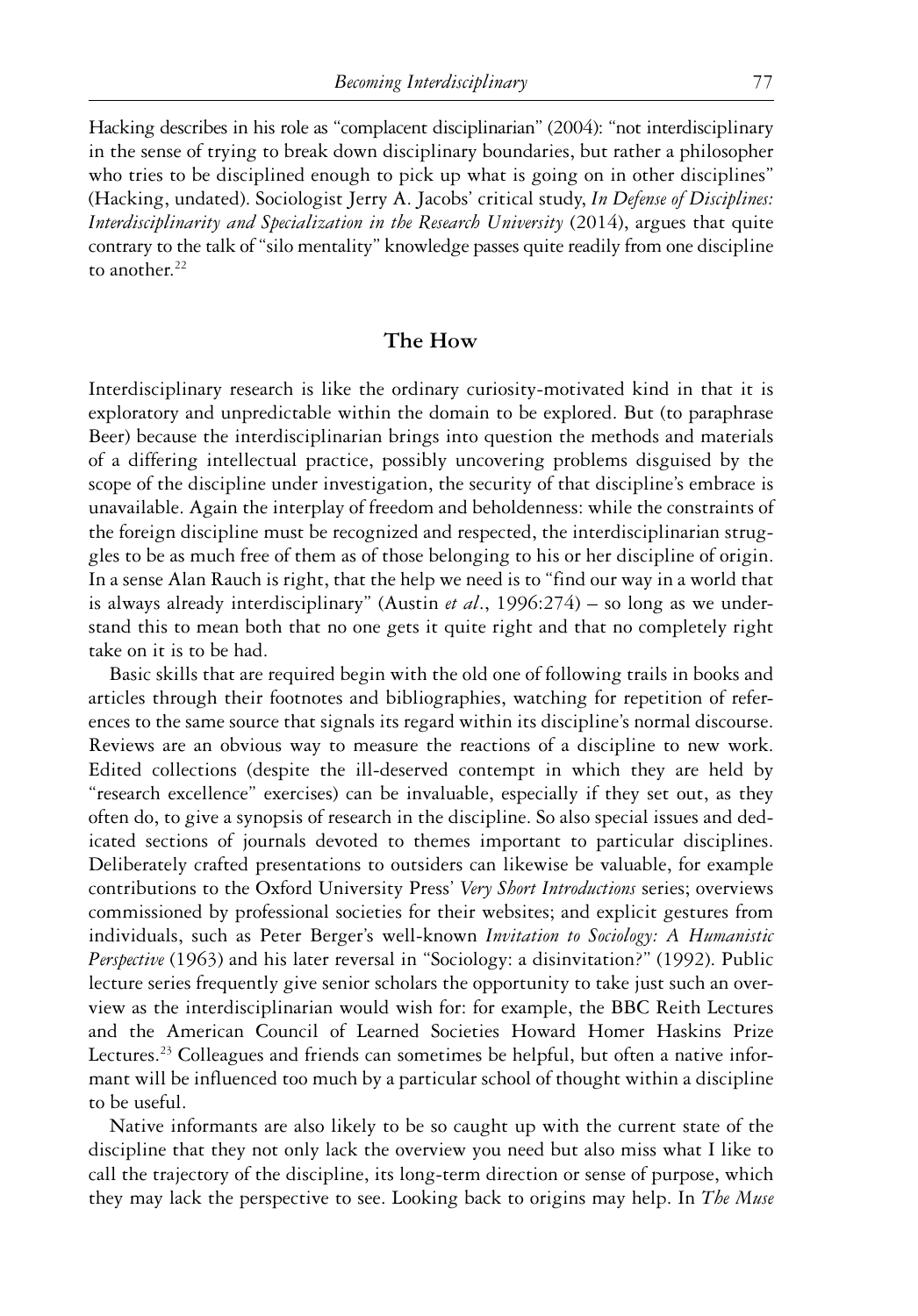*Unchained: An Intimate Account of the Revolution in English Studies at Cambridge* (1958), E.M.W. Tillyard argues that, "When a new freedom comes into being, the kind of thing it leads to depends largely on the characters of the people who first enjoy it. … Thus it follows that any fitting account … must deal largely with persons and their characters. … It must have as its main topic certain people: by what accidents they became involved … what ideas they had, and how they translated them into action" (11–12). As I've argued elsewhere for digital humanities (McCarty, 2013:46), we know from various sources that social phenomena are marked, often indelibly, by the historically specific contexts of their origins. They are, as we say, *imprinted* (Stinchcombe, 1965; Lounsbury and Ventresca, 2002). So there is strong argument in favor of the writings of founders. A good example of a recent case is cultural studies, for which the works of Raymond Williams and Richard Hoggart are particularly important: for example, for Williams, his luminous essay "Culture is ordinary" (2001/1958). Such originating works may lead to others commenting precisely on what made them foundational, thus Terry Eagleton on Williams in "Resources for a journey of hope" (1989) and Lindsey Hanley on Hoggart in her introductory essay to the recent edition of *The Uses of Literacy: Aspects of Working Class Life* (2009).

Just as colleagues and friends may be helpful, so also popular cultural materials, such as, again, for cultural studies, the BBC television drama *The Chatterley Affair*, on the obscenity trial at the Royal Courts of Justice in 1960 against D.H. Lawrence's *Lady Chatterley*'*s Lover*. In that trial Hoggart (played accurately by David Tennant) gave crucial testimony that led, as you may know, to the funding which made possible the inaugural center for cultural studies at Birmingham, by the grateful publisher of the novel, Penguin Books. In following such leads, one strays far from the confines of rigorous scholarship, but so do scholars in their ordinary lives. To paraphrase sociologist Maurice Halbwachs (1992:22) and anthropologist Mary Douglas (1986/1987:45), while interdisciplinary understanding of a problem can draw strength from a base in a socially organized body of people, it is individuals who understand and so must be understood. The group is not mind writ large; rather the mind of the individual is the group writ small and made intellectually coherent.

# **Digital Humanities**

I have so far avoided discussing two things: the particular situation of digital humanities among the disciplines, and cookbook procedures for interdisciplinary research.

The latter I will not do. A comparison of any introductory handbook on ethnographic method to the writings of such as Geertz and Dening will demonstrate how much is lost and how much distorted by reducing a powerful role to a set of rules or textbook account. As Geertz's famous description of the Balinese cockfight makes clear, his and his wife's "sudden and unusually complete acceptance into a society extremely difficult for outsiders to penetrate" did not come from a "generalizable recipe for achieving that mysterious necessity of anthropological field work, rapport" but from their own equally sudden and complete acceptance of village life in a telling moment (1972:4). It's unlikely that interdisciplinary fieldwork will ever be quite as memorable as that cockfight, but the principle is the same and stands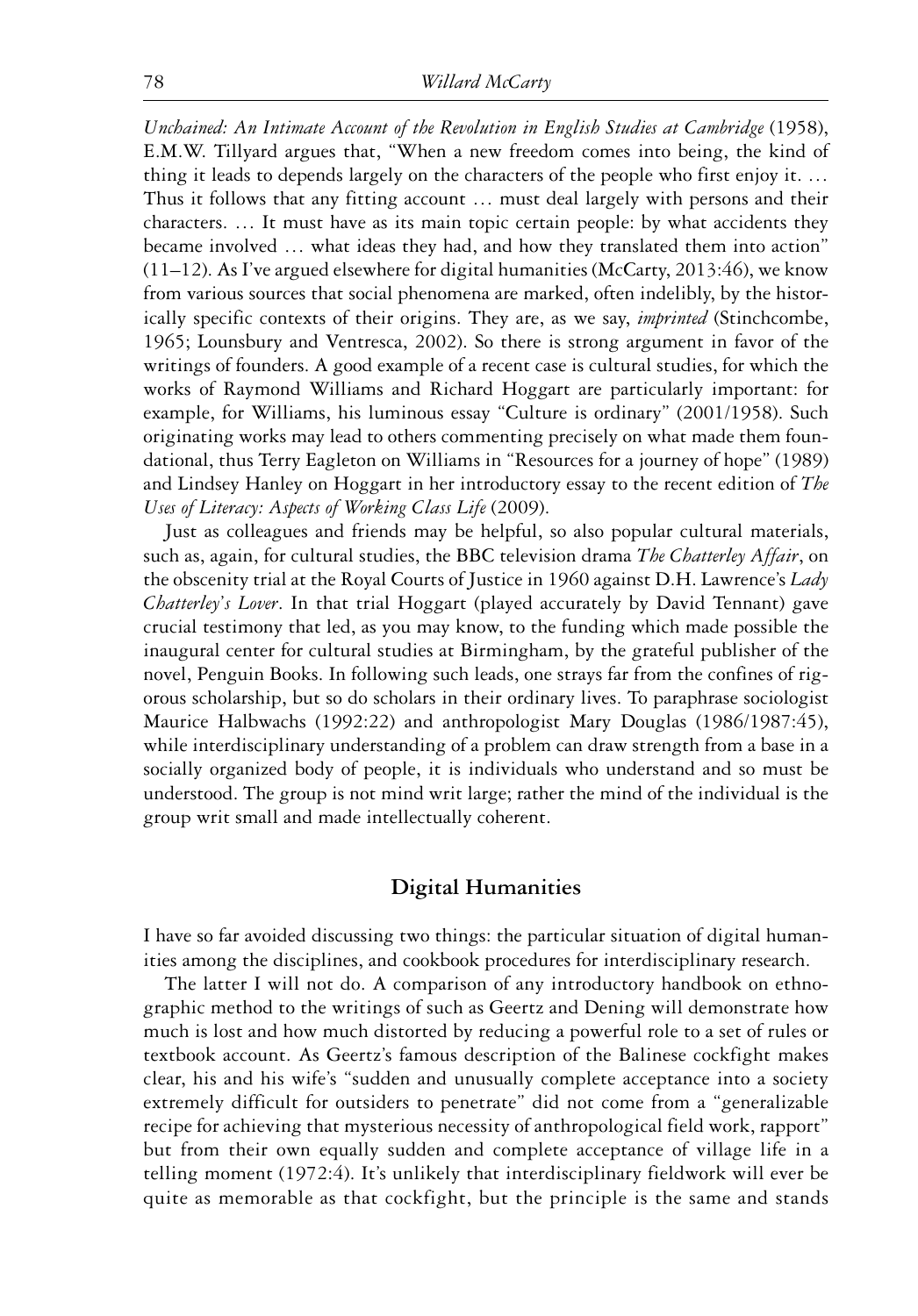persuasively against any attempt to describe how to perform the role this chapter has sketched its way around.

The former, to consider interdisciplinary research from our starting point in digital humanities, is unavoidable in the context of the *New Companion* and important also because this discipline's nature is unique. I can see three ways in which it is, with corresponding points to be made about becoming interdisciplinary.

First, digital humanities is new. Although it has been practiced for over six decades, self‐awareness only came to the discipline in the last decade, with the publication of the first *Companion* in 2004 and my own *Humanities Computing* in 2005. Because it is new, the discipline needs help from its peers. Just as physics at its beginning took from the arts and crafts, mechanics and mathematics, and made something different from them, so also digital humanities must take as need be and transform what it takes. All outward explorations from any discipline into others render it vulnerable to being diverted by tacit thing knowledge, as I said earlier, but digital humanities is particularly at risk because it lacks a strong sense of itself. I also noted that its necessary openness to relationships is another source of vulnerability. To become interdisciplinary means to become radically reciprocal.

Second, digital humanities has (to paraphrase the medieval *centrum ubique*, *circumferentia nusquam*) a centre all over the disciplinary map and a circumference that is at best uncertain. Here is not the place to argue how far the Big Tent extends, nor what activities, if any, or in what sense, belong under it and nowhere else (Pannapacker, 2011). But it is clear that interdisciplinary research is simply how it operates. That fact makes becoming interdisciplinary neither easy nor simple, however. It is not easy, for reasons I have taken pains in this chapter to explore. Digital humanities does not get a pass. It is not simple, because the techno‐scientific instrument on which the practice is based means that the digital interdisciplinarian brings the whole inheritance of the Two Cultures to the table. But like it or not, the techno‐sciences are part of the conversation.

Third, in consequence of that inheritance, digital humanities offers a middle ground or conjectural space within which, data being simply data, the objects of study dear to the humanities may be treated temporarily *as if* they were objects of nature, like rocks or stars, then the results of that treatment juxtaposed to how we see them and questions asked. I have argued the case at length elsewhere (McCarty, 2007). But the core of it is this: that via the conjectural space digital humanities inherits without surrender of authority to the sciences far more than the debate C.P. Snow started in 1959. It inherits many centuries of now relevant work that has been foreign to the humanities since Galileo.

# **Coda**

My aim here has been to suggest that not just the need to tackle great problems but also curiosity's latest historical moment are with us, that becoming interdisciplinary both rides the urge to know and struggles to hang on against the possibility of being thrown by it. I have put great emphasis on faithfulness to a discipline's self‐ understanding as countermeasure to solipsism, but at the same time the well-attested history of fruitful poaching cannot be denied.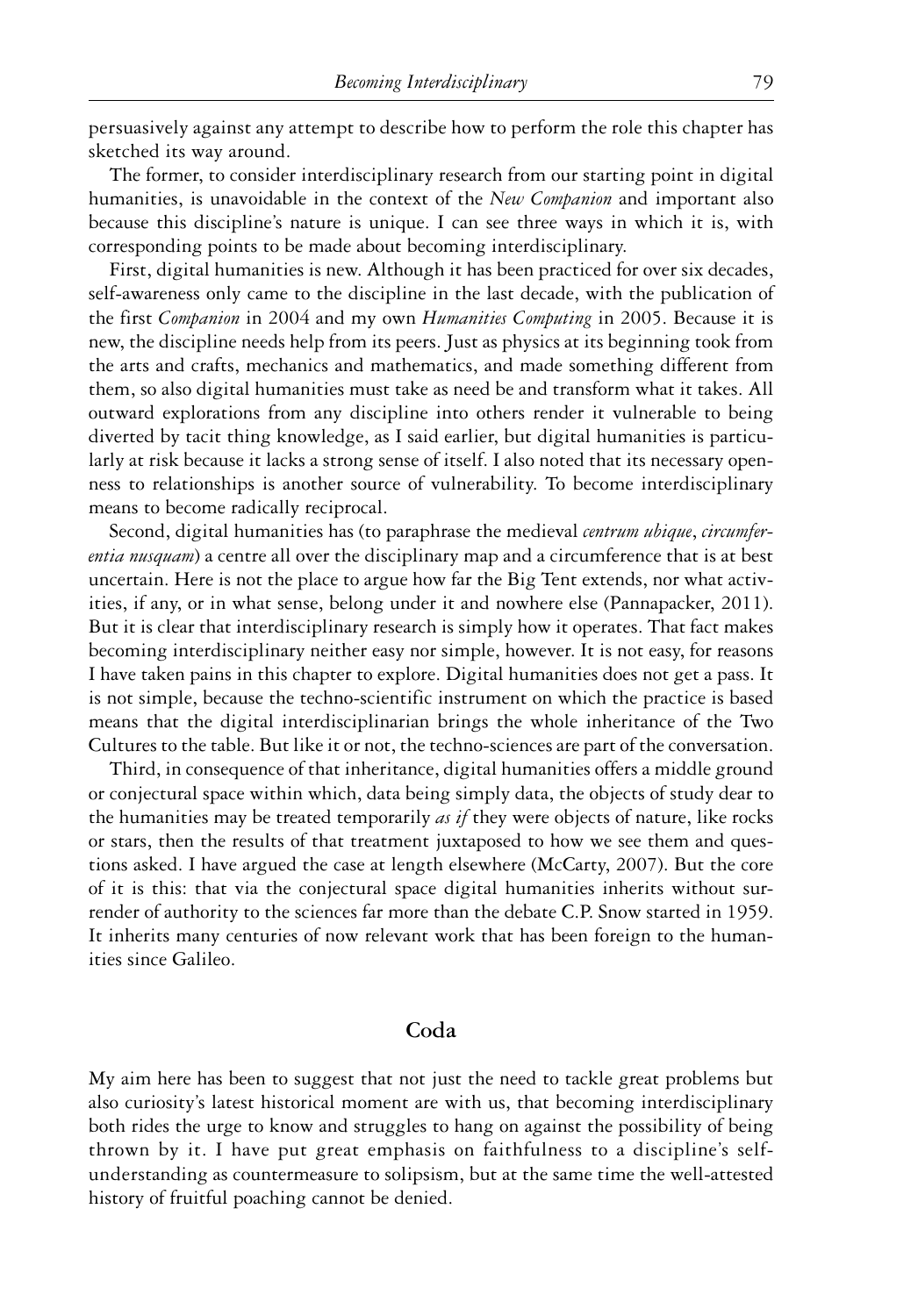Is becom*ing* interdisciplinary – always that participle, Dening insisted – a good thing? Anyone struggling to finish a major piece of writing against the commanding temptations on all sides is allowed to wonder. But the cornucopia opened to us by curiosity's digital machine is not a force of nature like the tide. It is a direct consequence of human action, bringing back a dark, riddling answer to an implicit question: what if curiosity were operationalized? We have no clear answer yet but feel the force of the question.

#### **NOTES**

- 1 "Ce qui rend les mauvais poètes plus mauvais encore, c'est qu'ils ne lisent que des poètes (comme les mauvais philosophes ne lisent que des philosophes), alors qu'ils tireraient un plus grand profit d'un livre de botanique ou de géologie. On ne s'enrichit qu'en fréquentant des disciplines étrangères à la sienne."
- 2 Metaphysics 980a21.
- 3 *The Descent of Man* (1871:47), where he dismisses the opinions of "many authors who have insisted that man is separated through his mental faculties by an impassable barrier from all the lower animals". Other keen observers of the natural world attest to what Konrad Lorenz calls the autonomous exploratory behavior of "the most highly organized animals … [which] can, in subjective phenomenology, be described as curiosity" (1981/1978:292; see also 333–5), e.g., fellow Nobel laureate Nikolaas Tinbergen's *Curious Naturalists* (1969/1958).
- 4 "to understand so thoroughly that the observer becomes a part of the observed – to merge, blend, intermarry, lose identity in group experience" (Heinlein 1961:287). See all of *OED* s.v. *know*.
- 5 See *Conf*. 10.35; but note also 1.14; *Summa* Q167; cf. Foucault 1996/1980:305.
- 6 Not everyone who uses the abstract noun engages in the ontological exercise; my point is that the abstraction raises the question, what is *it*?
- 7 Now the Association for Interdisciplinary Studies; see http://www.units.muohio.edu/aisorg/ (accessed January 27, 2014).
- 8 Locating and sorting those signs I leave as an exercise in interdisciplinary research for the reader. But note esp. Fuller (2013).
- 9 Daston and Park, 1998:9–10. Social history demonstrates that extra‐academic curiosity about matters formerly kept hidden or dismissed erupted in popular culture from the mid 1960s; the Swedish films *I am Curious (Yellow)*

and *I am Curious (Blue)*, released in 1967 and 1968 respectively, are representative.

- 10 Academic attention to curiosity blurs into the anthropology and social history of magic, shamanism, witchcraft, demonology, satanism, the paranormal and so on, which show a much less well defined trajectory.
- 11 For the exhibition see http://www.southbankcentre.co.uk/find/hayward‐gallery‐ and‐visual‐arts/hayward‐touring/future/ curiosity‐art‐and‐the‐pleasures‐of‐knowing (accessed January 8, 2014).
- 12 For the Blankensee-Colloquia (another good example of recent interest in interdisciplinary research) see http://www.wiko‐berlin. de/en/institute/projects‐cooperations/ blankensee‐colloquia/; for the 2007 event, http://userpage.fu‐berlin.de/~gab/info/ blankensee‐colloquium2007.html.
- 13 Gramelsberger 2011:12 (proceedings of the 2007 Colloquium), paraphrasing Thomas Lippert; see also Humphreys, 2004.
- 14 See, for example, the first two papers discussing "information retrieval" in the ACM Digital Library, Perry *et al*., 1954, and Ridenour, 1955.
- 15 The case does not have to be made for the humanities; for the sciences see Rheinberger, 2010.
- 16 Liu (2008) is the only other argument along these lines that I know.
- 17 Apart from Frodeman *et al*., 2010, see esp. Fuller, 2013, and the many publications of Julie Thompson Klein, csid.unt.edu/about/ people/klein (accessed February 11, 2014), e.g., Klein, 1990.
- 18 For one of the more spectacular examples see the reaction of historians to the importation of computing (in the form of "quantification") from economic history, e.g., Davis *et al*., 1960:540; Bridenbaugh, 1962; Fischer, 1970:104; Plumb, 1973:64ff; Barzun, 1974:14,158; Stone, 1987.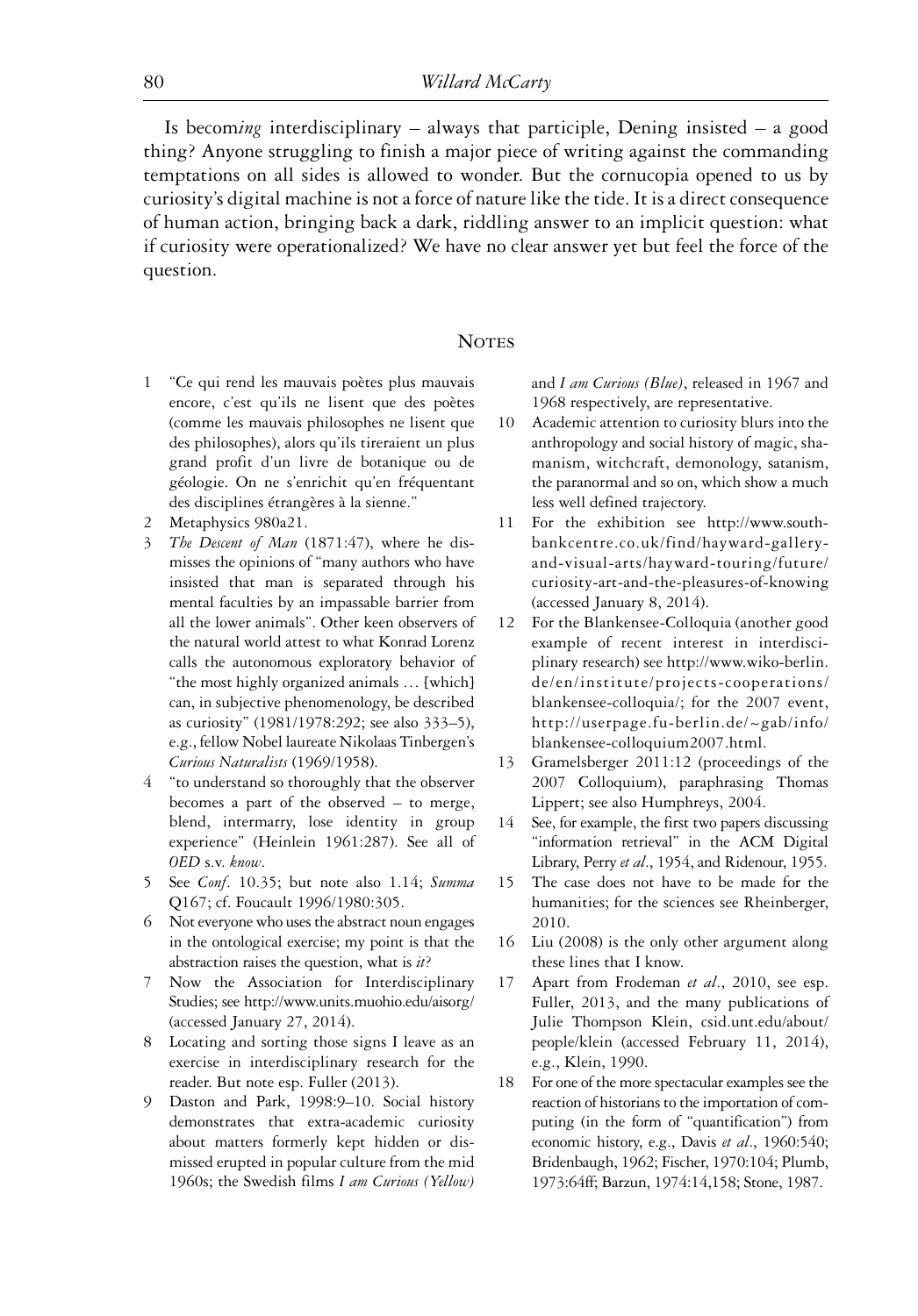- 19 According to David Apter, Clifford Geertz "once entertained the notion of doing an anthropological study of the disciplines as savage tribes" (2007:112). Alas, he did not act on it.
- 20 Ethnography is standard practice in computer science (see e.g., Crabtree *et al*., 2012; Nardi, 2010).
- 21 For the sciences in general see Hacking (2002) on styles of scientific reasoning. Examples of pattern‐finding tests in statistics are numerous and telling; see Hacking (1990). See also McCarty (2005:68–9) on the remarkably migratory Michaelis–Menten equation. Digital

humanities is based on the migratory power of methods across disciplines.

- 22 I discovered Jacobs (2014) too late to take proper account of it. A quick scan of it suggests that its sociological argument, while not central to my purpose, strengthens my case on behalf of disciplines as starting points for intellectual growth. His critical attack on the rhetoric of disciplines as isolating silos of knowledge and barriers to its movement looks telling.
- 23 For the Reith Lectures see http://www.bbc. co.uk/radio4/features/the‐reith‐lectures/ about; for the Haskins Lectures, http://www. acls.org/pubs/haskins.

#### References and further reading

- Apter, D.E. 2007. On Clifford Geertz. *Daedalus* 136( 3), 111–13.
- Austin, T.R., Rauch, A., Blau, H., *et al*. 1996. Defining Interdisciplinarity. *PMLA* 111 (2), 271–82.
- Baird, D. 2004. *Thing Knowledge: A Philosophy of Scientific Instruments*. Berkeley: University of California Press.
- Barzun, J. 1974. Clio and the Doctors: Psycho-History, Quanto‐History and History. Chicago: University of Chicago Press.
- Beer, G. 1996. *Open Fields: Science in Cultural Encounter*. Oxford: Oxford University Press.
- Beer, G. 2006. The challenges of interdisciplinarity. Speech for the Annual Research Dinner, Durham University, 26 April 2006. www.dur. ac.uk/ias/news/annual\_research\_dinner (accessed February 11, 2014).
- Benedict, B.M. 2001. *Curiosity: A Cultural History of Early Modern Inquiry*. Chicago: University of Chicago Press.
- Bentham, J. 1995. *The Panopticon Writings*. Edited by M. Božovič. London: Verso.
- Berger, P. 1963. *Invitation to Sociology: A Humanistic Perspective*. Garden City, NY: Doubleday.
- Berger, P. 1992. Sociology: a disinvitation? *Society* 30 (1), 12–18.
- Bridenbaugh, C. 1963. The great mutation. *The American Historical Review* 68 (2), 315–31.
- Burke, E. 1757. *A Philosophical Enquiry into the Origin of our Ideas of the Sublime and Beautiful*. London: R. and J. Dodsley.
- Bush, V. 1945. As we may think. *The Atlantic Monthly* 176 (1), 101–8.
- Cioran, E.M. 1973. *De l'inconvénient d'être né*. Paris: Gallimard.
- Crabtree, A., Rouncefield, M., and Tolmie, P. 2012. *Doing Design Ethnography*. Heidelberg: Springer Verlag.
- Darwin, C. 1871. *The Descent of Man and Selection in Relation to Sex*. New York: D. Appleton and Company.
- Daston, L., ed. 2004. Things that Talk: Object Lessons from Art and Science. New York: Zone Books.
- Daston, L. 2005. All curls and pearls. Review of *The Uses of Curiosity in Early Modern France and Germany*, by Neil Kenny. *London Review of Books* 27 (12) (23 June), 37–8.
- Daston, L., and Park, K. 1998. *Wonders and the Order of Nature 1150–1750*. New York: Zone Books.
- Davis, L.E., Hughes, J.R.T., and Reiter, S. 1960. Aspects of quantitative research in economic history. *Journal of Economic History* 20 (4), 539–47.
- Dening, G. 1995. *The Death of William Gooch: A History's Anthropology*. Honolulu: University of Hawai'i Press.
- Dening, G. 1996. A poetic for histories. In *Performances*. Chicago: University of Chicago Press, 39–63.
- Dening, G. 2002. Performing on the beaches of the mind. *History and Theory* 41, 1–24.
- Dillon, B., and Warner, M. 2013. *Curiosity: Art and the Pleasures of Knowing*. London: Hayward Publishing.
- Douglas, M. 1987/1986. *How Institutions Think*. London: Routledge & Kegan Paul.
- Eagleton, T. 1998/1989. Resources for a journey of hope: Raymond Williams. In *The Eagleton Reader*, ed. S. Regan. Oxford: Blackwell, 311–20.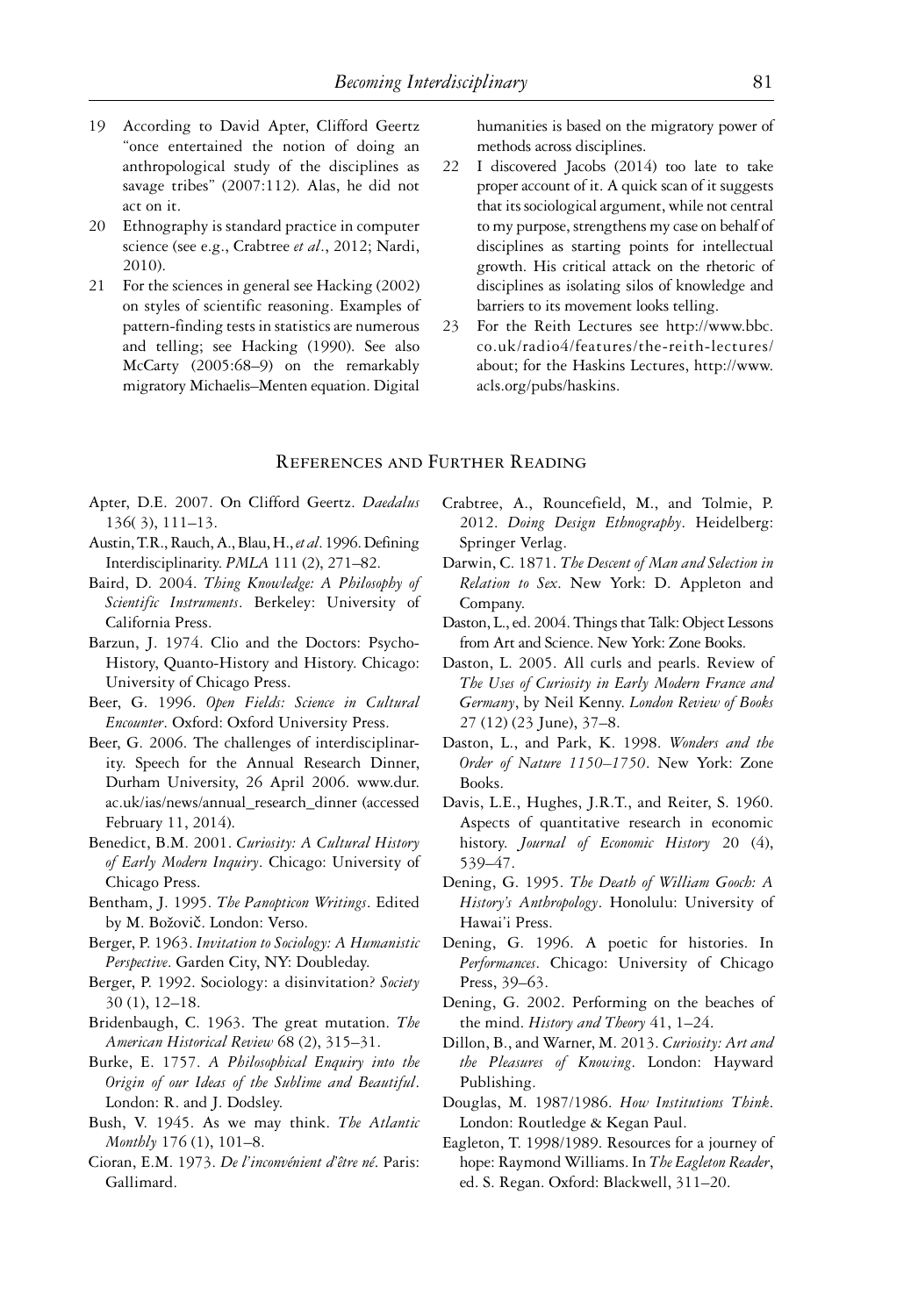- Fischer, D.H. 1970. Historians' Fallacies: Toward a Logic of Historical Thought. New York: Harper & Row.
- Fish, S. 1989. Being interdisciplinary is so very hard to do. *Profession 89*. New York: Modern Language Association, 15–22.
- Foucault, M. 1991/1975. *Discipline and Punish: The Birth of the Prison*. Trans. Alan Sheridan. New York: Vintage Books.
- Foucault, M. 1996/1980. The masked philosopher. In *Foucault Live: Collected Interviews*, *1961–1984*, ed. S. Lotringer. Trans. L. Hochroth and J. Johnston. New York: Semiotext(e).
- Franck, R. 2002. General introduction. In *The Explanatory Power of Models*, ed. Robert Franck. Dordrecht: Kluwer, 1–8.
- Frank, R. 1988. "Interdisciplinary": the first half century. *Issues in Integrative Studies* 6, 139–51.
- Frodeman, R., Klein, J.T., and Mitcham, C., eds. 2010. *The Oxford Handbook of Interdisciplinarity*. Oxford: Oxford University Press.
- Frye, N. 1988. *On Education*. Markham, ON: Fitzhenry & Whiteside.
- Fuller, S. 2013. Deviant interdisciplinarity as philosophical practice: prolegomena to deep intellectual history. *Synthese* 190 (11), 1899–916.
- Galison, P. 1997. *Image and Logic: A Material Culture of Microphysics*. Chicago: University of Chicago Press .
- Galison, P. 2010. Trading with the enemy. In Gorman 2010, 25–42.
- Geertz, C. 1972. Deep play: notes on the Balinese cockfight. *Daedalus* 101 (1), 1–37.
- Geertz, C. 1980. Blurred genres: the refiguration of social thought. *The American Scholar* 49 (2), 165–79.
- Geertz, C. 1983. "From the native's point of view": on the nature of anthropological understanding. In *Local Knowledge: Further Essays in Interpretative Anthropology*, 3rd edition. New York: Basic Books.
- Geertz, C. 1995. *After the Fact: Two Countries, Four Decades, One Anthropologist*. Cambridge, MA: Harvard University Press.
- Glimm, J. 1990. Scientific computing: von Neumann's vision, today's realities, and the promise of the future. In *The Legacy of John von Neumann*, ed. J. Glimm, J. Impagliazzo, and I. Singer. Proceedings of Symposia in Pure Mathematics, vol. 50. Providence, RI: American Mathematical Society, 185–96.
- Gorman, M.E., ed. 2010. *Trading Zones and Interactional Expertise: Creating New Kinds of Collaboration*. Cambridge, MA: MIT Press.
- Gramelsberger, G., ed. 2011. *From Science to Computational Sciences: Studies in the History of Computing and its Influence on Today's Sciences*. Zürich: Diaphanes.
- Hacking, I. 1990. *The Taming of Chance*. Cambridge: Cambridge University Press.
- Hacking, I. 2002. "Style" for historians and philosophers. In *Historical Ontology*. Cambridge, MA: Harvard University Press, 178–99.
- Hacking, I. 2004. The complacent disciplinarian. Interdisciplines: Rethinking Interdisciplinarity, 5 January. http://apps.lis.illinois.edu/wiki/ download/attachments/2656520/Hacking. complacent.pdf (accessed February 11, 2014).
- Hacking, I. (undated). Ian Hacking: education. http://www.ianhacking.com/education.html (accessed February 11, 2014).
- Halbwachs, M. 1992. *On Collective Memory*. Edited and translated by Lewis A. Coser. Chicago: University of Chicago Press.
- Hanley, L. 2009. Introduction. In *The Uses of Literacy: Aspects of Working Class Life*, by Richard Hoggart. London: Penguin, ix–xxiv.
- Heinlein, R.A. 1961. *Stranger in a Strange Land*. New York: Ace Books.
- Humphreys, P. 2004. *Extending Ourselves: Computational Science, Empiricism, and Scientific Method*. Oxford: Oxford University Press.
- Jacobs, J.A. 2014. *In Defense of Disciplines: Interdisciplinarity and Specialization in the Research University*. Chicago: University of Chicago Press.
- Kenny, N. 2004. *The Uses of Curiosity in Early Modern France and Germany*. Oxford: Oxford University Press.
- Klein, J.T. 1990. *Interdisciplinarity: History, Theory, & Practice*. Detroit: Wayne State University Press.
- Knorr Cetina, K. 1991. Epistemic cultures: forms of reason in science. *History of Political Economy* 23 (1), 105–22.
- Kuhn, T. 1977. The relations between the history and philosophy of science. In *The Essential Tension: Selected Studies in Scientific Tradition and Change*. Chicago: University of Chicago Press,  $3 - 20.$
- Liu, A. 2008. The interdisciplinary war machine. *Local Transcendence: Essays on Postmodern Historicism and Database*. Chicago: University of Chicago Press, 169–85.
- Lloyd, G.E.R. 2002. The Ambitions of Curiosity: Understanding the World in Ancient Greece and China. Cambridge: Cambridge University Press.
- Lorenz, K. 1981/1978. *The Foundations of Ethology*. Trans. K.Z. Lorenz and R.W. Kickert. New York: Springer Verlag.